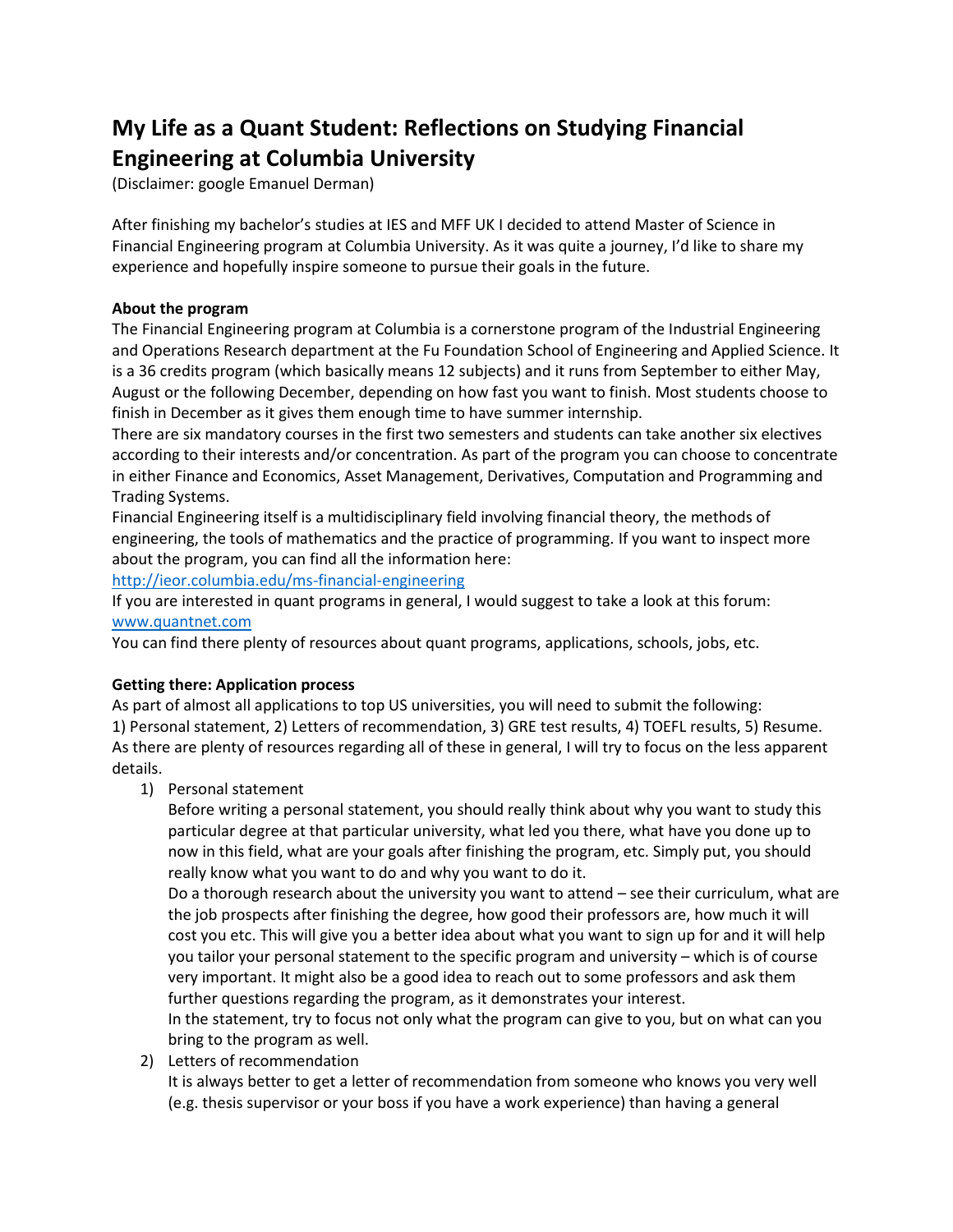recommendation letter from someone who doesn't know you much – the committee sees right through it anyway and it might actually hurt you.

Most universities specify at their websites what they want to hear about you in the recommendation letter, so try to ask your recommender to focus on these points.

 $3)$  + 4) GRE + TOEFL

Both GRE and TOEFL are standardized tests which means that it is relatively easy to prepare for them. Most quantitatively focused programs are only concerned about the quantitative part of the GRE test, so don't worry too much about the other two parts. In most cases, however, having a good GRE score (> 168 in the quant part) is not an advantage but a must. If you are looking for a prep material, definitely visit the center of Fulbright Commission in Prague. They are also a great resource regarding applications to US universities in general.

5) Resume

When applying to US, it is generally a good idea to use the US resume format, which can be found at most universities' websites. Make sure you list specific things you have done in the past, not a generic description. E.g. 'Self-developed client scoring algorithm for a major financial services provider in CR and implemented the algorithm in R' is incomparably more informative than 'Worked on a project in the financial industry'.

Unless you have a Ph.D. or extensive work experience, the resume should be no longer than one-page.

If you have any specific questions or would like to have your resume or personal statement reviewed, do reach out to me, I'll be happy to help! (see contact below)

#### **Studying at Columbia**

The coursework at Columbia, and in general at US universities, is mainly focused on real world applications. This means you will see very few purely theoretical results and many many practical applications of the topics covered.

The main difference in the coursework compared to, say, IES and MFF, is that it is heavily based on homework assignments. On average you can expect to have three assignments due every week and each one of them can take you anywhere from 5 to 15 hours of time to finish. If you add to that the time you spend on attending lectures, studying, social events, interviews, employer's presentations etc., you can get an idea of how busy your schedule can be.

Another big difference at US schools is the grading system and exams in general. In most courses, you are graded based on homework assignments, midterm and final exam (no oral examinations). The weights among these is usually 10-20% for assignments, 30-40% midterm, 40-50% final exam. The grading itself is based on a curve, which means you will be assigned a grade based on how good you performed compared to your classmates. So if you score 60/100 overall, which means borderline C on the absolute scale, but manage to beat most of your classmates, you will still end up with A. On the other hand, if you score 90/100 and still more than half of your classmates will be above 90, you will most probably get a B grade.

The dates of all midterms and finals are given and usually all of your midterms/finals are in one week. Given that you are graded on a curve, have all your exams in one week and no chance of retaking the exam, there is no room for making mistakes :)

## **Getting a job**

Now we are getting to the most interesting and important part, that is getting a job/summer internship – the ultimate goal of Master's level education in the US. Most full time jobs are converted from summer internships, so everyone wants to get a solid summer internship in the first place.